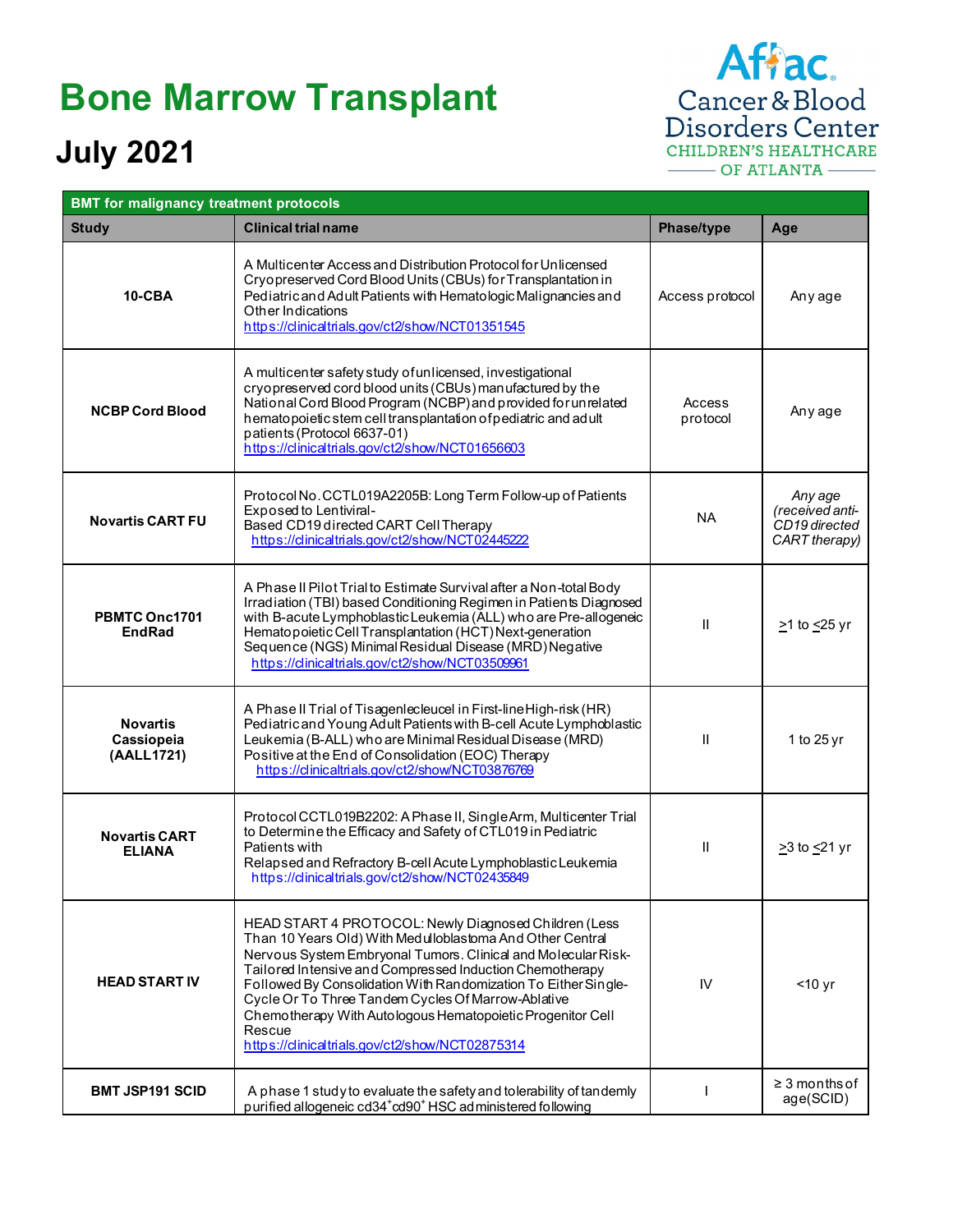|                                                   | conditioning with AMG 191 to achieve engraftment and immune<br>reconstitution in patients with SCID                                                                                                                                                                                                                                          |                    | $\geq 6$ months<br>post-transplant                 |  |  |
|---------------------------------------------------|----------------------------------------------------------------------------------------------------------------------------------------------------------------------------------------------------------------------------------------------------------------------------------------------------------------------------------------------|--------------------|----------------------------------------------------|--|--|
| <b>BMT for non-malignancy treatment protocols</b> |                                                                                                                                                                                                                                                                                                                                              |                    |                                                    |  |  |
| <b>Study</b>                                      | <b>Clinical trial name</b>                                                                                                                                                                                                                                                                                                                   | Phase/type         | Age                                                |  |  |
| 10-CBA                                            | A Multicenter Access and Distribution Protocol for Unlicensed<br>Cryopreserved Cord Blood Units (CBUs) for Transplantation in<br>Pediatric and Adult Patients with Hematologic Malignancies and<br>Other Indications<br>https://clinicaltrials.gov/ct2/show/NCT01351545                                                                      | Access protocol    | Any age                                            |  |  |
| <b>NCBP Cord Blood</b>                            | A multicenter safety study of unlicensed, investigational<br>cryopreserved cord blood units (CBUs) manufactured by the<br>National Cord Blood Program (NCBP) and provided for unrelated<br>hematopoietic stem cell transplantation of pediatric and adult<br>patients (Protocol 6637-01)<br>https://clinicaltrials.gov/ct2/show/NCT01656603  | Access<br>protocol | Any age                                            |  |  |
| <b>COG</b><br><b>ANHL1522</b>                     | ANHL1522, A Pilot Study of Rituximab (RTX) and Third Party Latent<br>Membrane Protein (LMP)-specific Cytotoxic T-Lymphocytes (LMP-<br>TC, IND # 17068) in Pediatric Solid Organ Recipients (SOT) with<br>EBV-Positive CD20-Positive Post-Transplant Lymphoproliferative<br>Disease (PTLD)<br>https://clinicaltrials.gov/ct2/show/NCT02900976 | Pilot              | $30$ yr                                            |  |  |
| SCID-X1                                           | Phase I/II Trial of Lentiviral Gene Transfer for SCID-X1 with Low<br>Dose Targeted Busulfan Conditioning<br>https://clinicaltrials.gov/ct2/show/NCT03311503                                                                                                                                                                                  | 1/11               | $5$ yr                                             |  |  |
| ST-400-01                                         | A Phase 1/2, Open-label, Single-arm Study to Assess the Safety,<br>Tolerability, and Efficacy of ST-400 Autologous Hematopoietic Stem<br>Cell Transplantfor Treatment of Transfusion-dependent β-<br>thalassemia (TDT)<br>https://dinicaltrials.gov/ct2/show/NCT03432364                                                                     | 1/11               | $\geq$ 18 yr                                       |  |  |
| <b>BIV003</b>                                     | A Phase 1/2, Open-Label, Multicenter, Single-Arm Study to Assess<br>the Safety, Tolerability, and Efficacy of BIVV003 for Autologous<br>Hematopoietic Stem Cell Transplantation in Patients with Severe<br>Sickle Cell Disease                                                                                                               | 1/11               | 18 to 35 yr                                        |  |  |
| <b>STAR ASCENT</b>                                | Acute GVHD Suppression using Costimulation Blockade to Expand<br>Non-malignant Transplant (ASCENT)<br>https://clinicaltrials.gov/ct2/show/NCT03924401                                                                                                                                                                                        | $\mathbf{H}$       | 3 to 20 yr<br>(SCD)<br>$\leq$ 20 yr<br>(other dis) |  |  |
| <b>TRANSFORM</b>                                  | Transplantation using Reduced Intensity Approach for Patients with<br>Sickle Cell Disease from Mismatched Family Donors of Bone<br>Marrow (TRANSFORM Study)<br>https://clinicaltrials.gov/ct2/show/NCT02757885                                                                                                                               | $\mathbf{H}$       | $>15$ yr (or<br>youngeronly if<br>pubertal)        |  |  |
| <b>BMT STAR MSD</b>                               | HLA Matched Related Hematopoietic Stem Cell Transplantation for<br>Children with Less Severe Sickle Cell Disease: a Sickle Transplant<br>Alliance for Research (STAR) Trial<br>https://clinicaltrials.gov/ct2/show/NCT04018937                                                                                                               | Ш                  | >2 to<br>$<$ 10 yr                                 |  |  |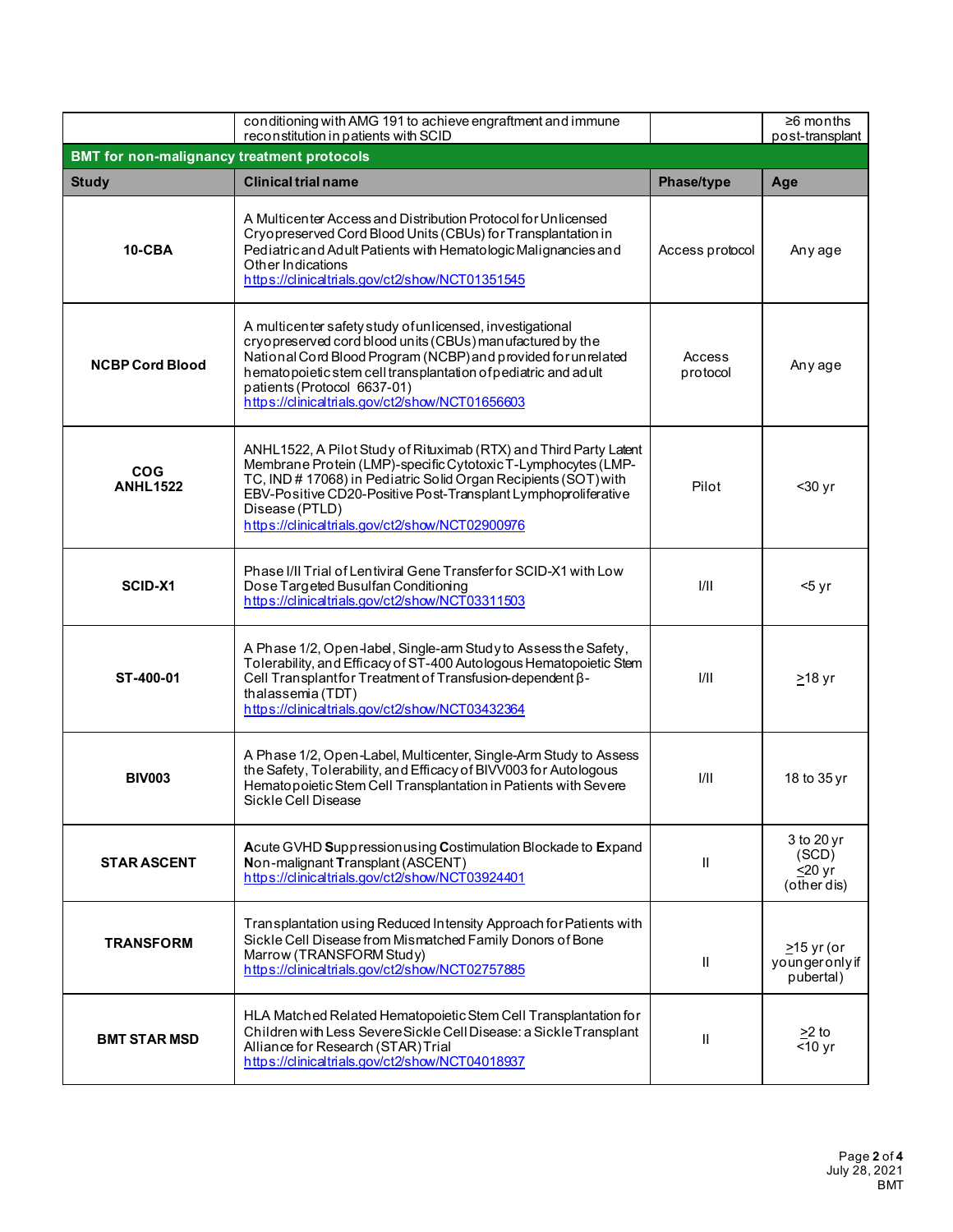| <b>BMT PBMTC CSIDE</b>                                | A Randomized Trial of Low versus Moderate Exposure Busulfan for<br>Infants with Severe Combined Immunodeficiency (SCID) Receiving<br>$TCR\alpha\beta + /CD19 +$ depleted Transplantation:<br>A Phase II Study by the Primary Immune Deficiency Treatment<br>Consortium (PIDTC) and Pediatric Blood and Marrow Transplant<br>Consortium (PBMTC) PIDTC"CSIDE" Protocol<br>(Conditioning SCID Infants Diagnosed Early)<br>PBMTC NMD 1801<br>https://clinicaltrials/gov/ct2/show/NCT03619551 | $\mathbf{H}$        | $0$ to $2$ yr                            |
|-------------------------------------------------------|------------------------------------------------------------------------------------------------------------------------------------------------------------------------------------------------------------------------------------------------------------------------------------------------------------------------------------------------------------------------------------------------------------------------------------------------------------------------------------------|---------------------|------------------------------------------|
| <b>BMT Atara ATA129-EBV-</b><br>302                   | ATA129-EBV-302: Multicenter, Open Label, Phase 3 Study of<br>Tabelecleucel for Solid Organ or Allogeneic Hematopoietic Cell<br>Transplant Subjects with Epstein-Barr Virus-Associated Post-<br>Transplant Lymphoproliferative Disease after Failure of Rituximab<br>or Rituximab and Chemotherapy (ALLELE Study)<br>https://dinicaltrials.gov/ct2/show/NCT03394365                                                                                                                       | III                 | Any age                                  |
| <b>BMT</b><br>AB2Bio                                  | Multicenter, Double-blind, Placebo-controlled, Randomized<br>Withdrawal Trial with Tadekinig alfa (r-hlL-18BP) in Patients with IL-<br>18 driven Monogenic Autoinflammatory Conditions: NLRC4<br>Mutation and XIAP Deficiency<br>https://clinicaltrials.gov/ct2/show/NCT03113760                                                                                                                                                                                                         | III                 | $\leq$ 17 yr                             |
|                                                       | BMT supportive treatment and non-therapeutic protocols                                                                                                                                                                                                                                                                                                                                                                                                                                   |                     |                                          |
| <b>Study</b>                                          | <b>Clinical trial name</b>                                                                                                                                                                                                                                                                                                                                                                                                                                                               | Phase/type          | Age                                      |
| <b>BMT CTN 1702</b>                                   | Clinical Transplant-Related Long-term Outcomes of Alternative Donor<br>Allogeneic Transplantation<br>https://clinicaltrials.gov/ct2/show/NCT03904134                                                                                                                                                                                                                                                                                                                                     | Non-<br>therapeutic | Any age                                  |
| 17-SIBS                                               | Identifying Predictors of Poor Health-Related Quality-of-Life among<br>Pediatric Hematopoietic Stem Cell Donors                                                                                                                                                                                                                                                                                                                                                                          | Non-<br>therapeutic | ≥5 to <u>&lt;</u> 7 yr                   |
| <b>COG</b><br>ALTE05N1                                | Umbrella Long-Term Follow-Up Protocol<br>https://clinicaltrials.gov/ct2/show/NCT00736749                                                                                                                                                                                                                                                                                                                                                                                                 | Non-<br>therapeutic | All ages                                 |
| <b>STAR Retrospective</b><br>Registry                 | A Multi-center Retrospective Registry of<br>Children with Sickle Cell Disease following Hematopoietic Cell<br>Transplantation: A Sickle                                                                                                                                                                                                                                                                                                                                                  |                     | $\leq$ 25 yr at time                     |
|                                                       | Transplant Alliance for Research (STAR)<br>Project                                                                                                                                                                                                                                                                                                                                                                                                                                       | Registry            | of HCT for<br><b>SCD</b>                 |
| <b>STELLAR</b>                                        | Sickle Cell Transplant Evaluation of Long<br>term and Late-effects Registry (STELLAR)                                                                                                                                                                                                                                                                                                                                                                                                    | Registry            | any age                                  |
| <b>SCD Pain PROS</b>                                  | Study of Pain, Patient Reported Outcomes (PROs) and<br>Experimental Pain Sensitivity in Children with SCD Prior to and<br>Following Bone Marrow Transplantation for Sickle Cell Disease                                                                                                                                                                                                                                                                                                  | Non-therapeutic     | <u>&gt;</u> 8 yr                         |
| <b>SCD Acceptability and</b><br><b>Usability Tool</b> | Acceptability and Usability of a Brief Decision Support Tool for Bone<br>Marrow Transplant for<br>Sickle Cell Disease                                                                                                                                                                                                                                                                                                                                                                    | Non-<br>Therapeutic | Healthcare<br>providers who<br>treat SCD |